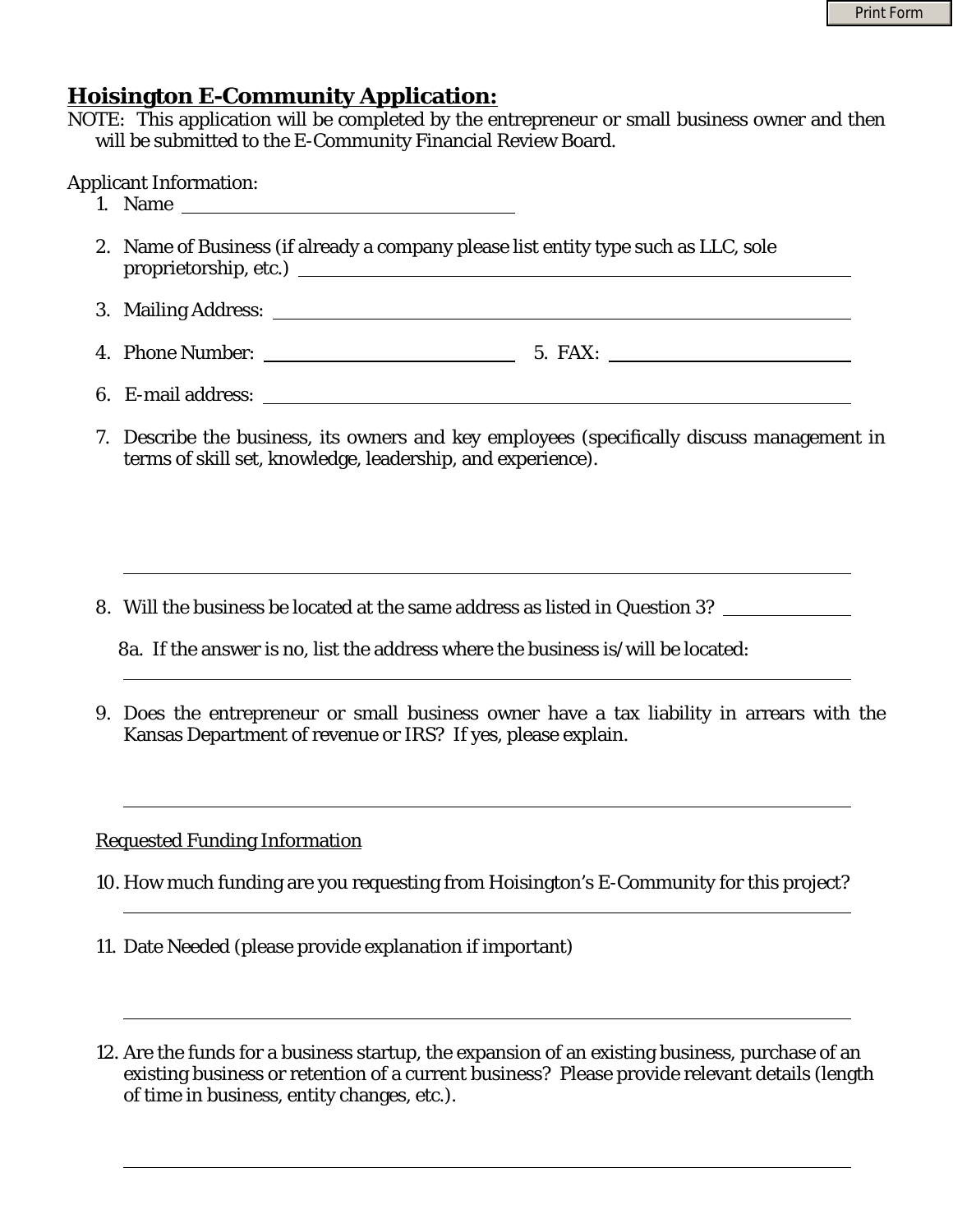- 13. Please list the amount of funding being provided by the entrepreneur or small business (down payment). l
- 14. List any additional funding and the amount that will be utilized in this project (bank loans, other investors, family, equity injections, etc.)
- 15. Please describe the project in detail and provide a breakdown of how it's expected the funds will be used for this project (i.e. purchase building, equipment, land acquisition, inventory purchase, payoff bank loan, working capital, construction, etc.)
- 16. Please provide projected sales, sales growth and any projected job creation/employment growth from this project (both full and part-time).

17. What will be the benefit to the Hoisington community from this project?

l

l

l

l

l

l

- 18. Are there any other comments we need to know about why you need this funding and how it will benefit the county and community?
- 19. After examining the current existing Hoisington businesses/entrepreneurs, how do you think that your business idea will complement but not duplicate the existing businesses or possibly enhance a particular existing business due to some related customer needs or market needs?
- 20.Please read the Marketing Release of Information Declaration and place an "x" if you understand and agree to the terms described. Agree